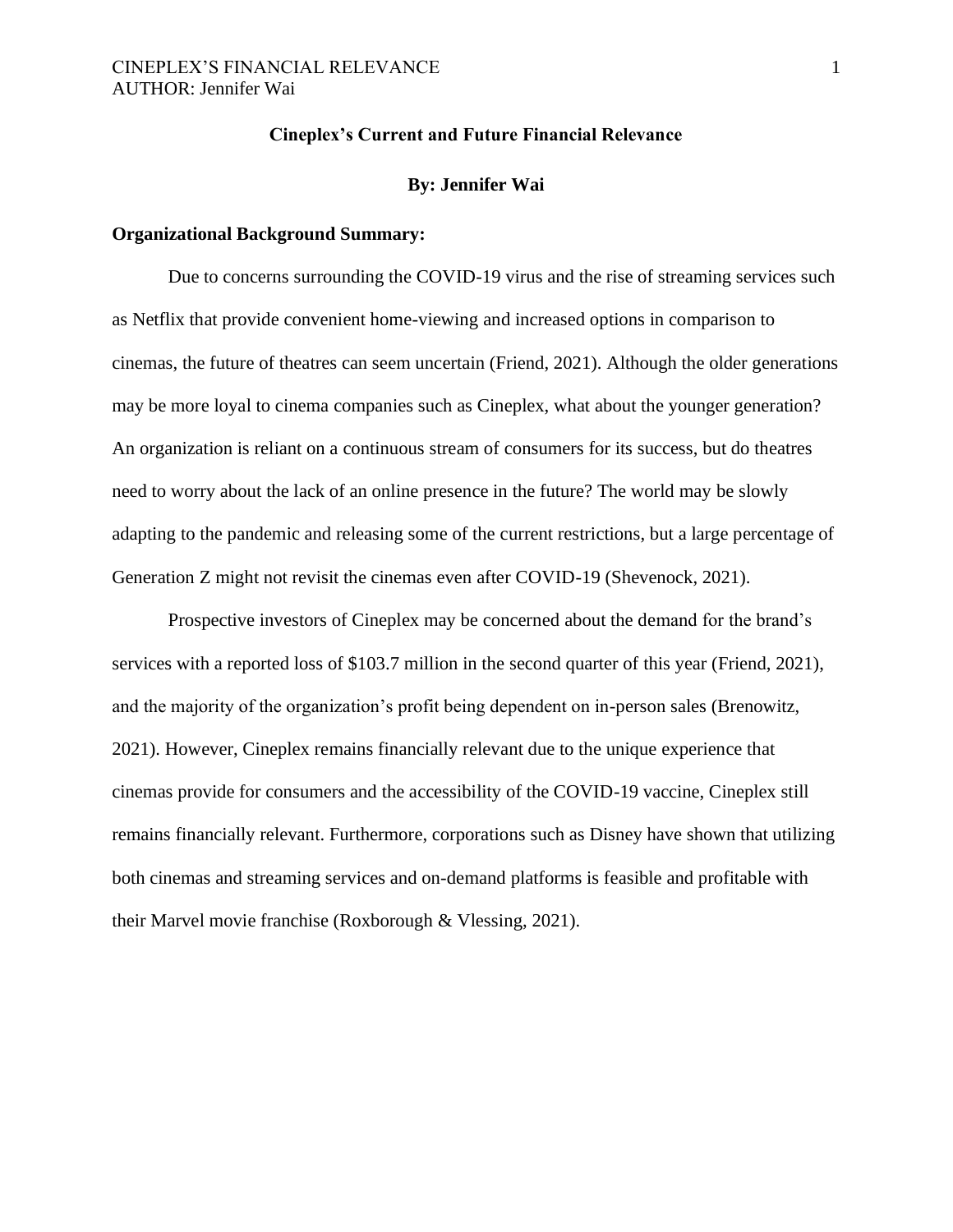# CINEPLEX'S FINANCIAL RELEVANCE 2 AUTHOR: Jennifer Wai

## **SWOT Matrix**

| <b>Strengths:</b> | 1. A well-known brand<br>2. Consumers are able to rent out an<br>entire theatre or book seats ahead of<br>time.<br>3. There is a constant stream of films that<br>can be shown.<br>4. The immersive technology for viewers<br>to create the "cinema experience." | <b>Weaknesses:</b><br>1. Consumers have to move to the<br>theatre's location in an enclosed space<br>to view movies.<br>2. Going to the cinemas is more<br>expensive and limited in media than<br>streaming services.<br>3. Food at cinemas is expensive. |  |
|-------------------|------------------------------------------------------------------------------------------------------------------------------------------------------------------------------------------------------------------------------------------------------------------|-----------------------------------------------------------------------------------------------------------------------------------------------------------------------------------------------------------------------------------------------------------|--|
|                   | 5. The atres are a popular date or outing<br>spot for all ages.                                                                                                                                                                                                  |                                                                                                                                                                                                                                                           |  |
| 2.                | <b>Opportunities:</b><br>1. Pandemic restrictions are being lifted.<br>Many people are looking forward to<br>going outside of their homes for social<br>gatherings.<br>3. Movie franchises releasing movies<br>based in a cinematic universe such as<br>Marvel.  | <b>Threats:</b><br>1. COVID-19, if the numbers rise again,<br>theatres may have to close again.<br>2. Loss of customers due to streaming<br>services.<br>3. Landmark theatres and local cinemas<br>as competitors.                                        |  |

#### **Strengths**

In terms of Canadian cinema, consumers generally think of Cineplex, a brand that is widespread across the nation. In terms of competition, only one company comes to mind, Landmark. However, I have observed that Landmark's advantage over Cineplex has diminished with Cineplex adding improved seating and advanced bookings. Furthermore, like many theatre companies, Cineplex adjusted to the pandemic by offering options where consumers can rent out a showing room, so the risk of spreading COVID-19 is reduced. On the issue of the content of Cineplex's services, production companies have a set schedule to release their movies in a certain sequence that tries not to conflict with other movies and will delay their movie releases to do so (Vary & Donnelly, 2020). The practical planning of these companies allows cinemas to always have new content to serve audiences, but most of the companies have an agreement to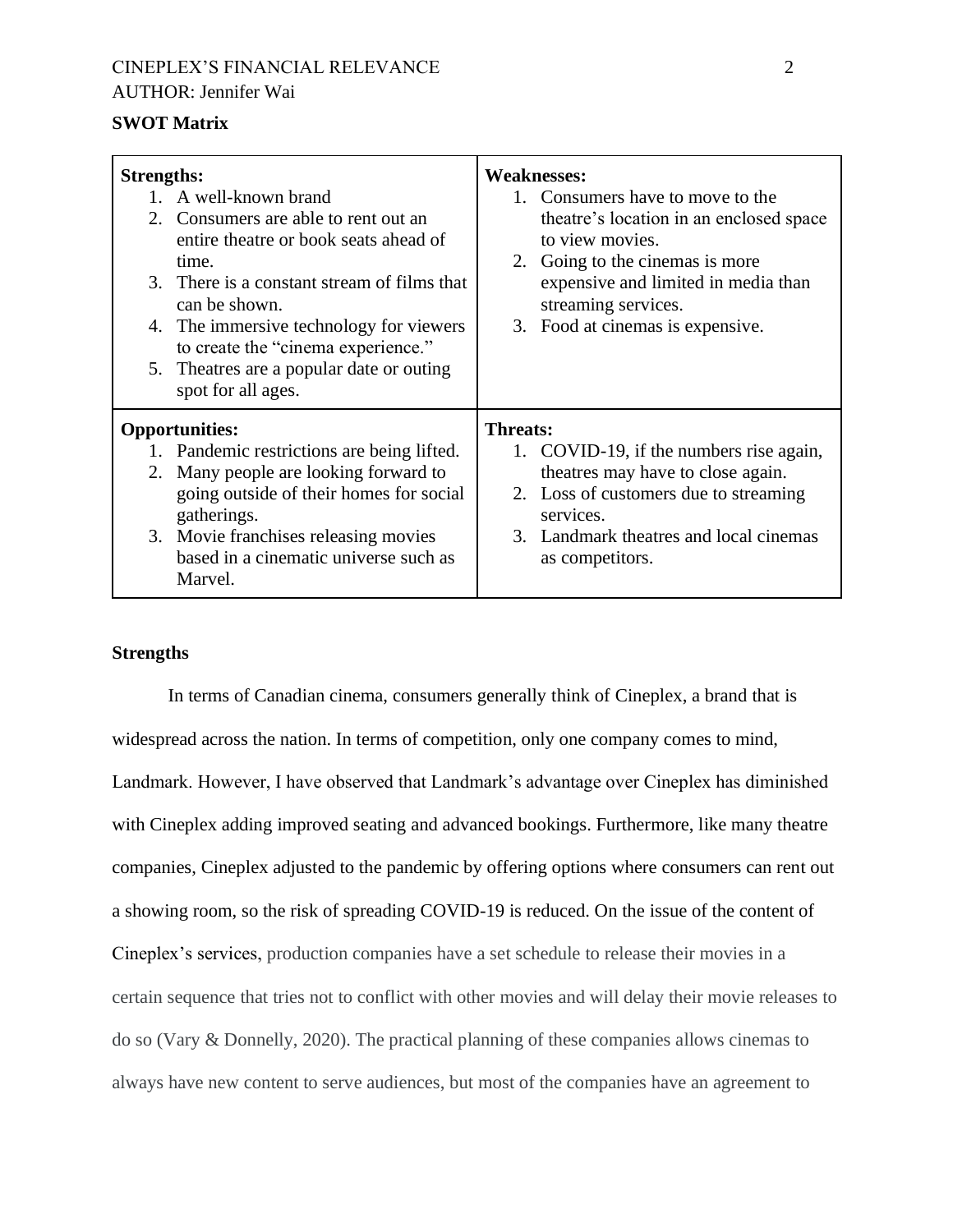# CINEPLEX'S FINANCIAL RELEVANCE 3 AUTHOR: Jennifer Wai

stream these movies after the theatre window. Despite this fact, the strength of Cineplex is how it creates the "cinema experience" that cannot be replicated at home, only at theatres can consumers watch a movie with a large audience and the widescreen with speakers (Cristel Russell, n.d. as cited by Granados, 2021). The atmosphere of the movie and the immersion that the showing room sets upon the audience cannot happen in the same way at a person's couch. Sikali (2020) claims that the most trivial interactions with another human being, regardless of whether or not they are strangers, "induces a sense of trust and acceptance ... that [can] define our social dynamics" (p. 2436). Additionally, a personal observation is that Cineplex theatres are near or inside a mall that consumers can visit with their friends and family while waiting for their movie time, so going to the movie is a popular social outing. Since Cineplex's stock is dependent on the success of in-person locations (Brenowitz, 2021), all the strengths of the brand's service are vital to the financial relevance of the company in the stock market.

#### **Weaknesses**

Amidst COVID-19, Cineplex's most pressing weakness is also an integral part of its strengths, theatres are immobile. Whether it be from transportation to the caution against virus infections, this structure has created reluctant consumers and a loss of profit since governments had to temporarily shut down these businesses when COVID-19 numbers spiked (Friend, 2021). The concerns about the enclosed space also hinder profits from concessions in cinemas since consumers are conscious of whether or not to remove their masks to eat during a movie. However, an evident weakness of Cineplex that has been relevant before and during the pandemic is the expense tied to a movie ticket; 72 per cent of Generation Z survey respondents cited tickets being too expensive as a reason they would choose not to see a movie (Shevenock, 2021). Seventy per cent of the respondents from the same survey claimed that they would not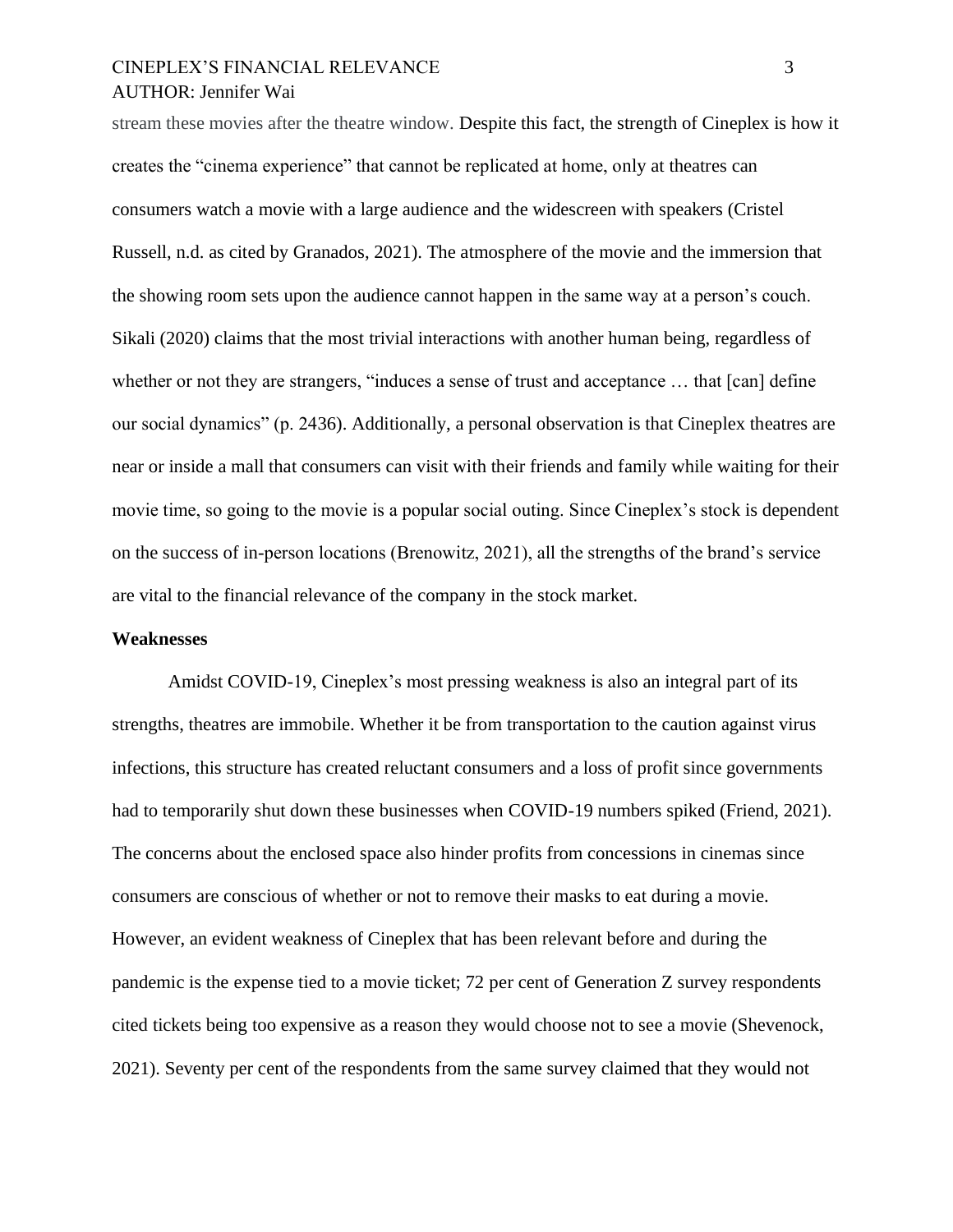# CINEPLEX'S FINANCIAL RELEVANCE 4 AUTHOR: Jennifer Wai

attend cinemas since they can see the same movies on streaming services and on-demand platforms, and 65 per cent said they would go to theatres if there is more of a variety of movies offered at showings (Shevenock, 2021). A key part of Cineplex's profits is food sales, with almost \$13.3 million from food concession and delivery orders, but 68 per cent of Generation Z survey respondents claimed expensive food as a reason not to go to the movies (Shevenock, 2021). These weaknesses are critical to the future loyalty of Generation Z consumers that Cineplex wants to attract.

#### **Opportunities**

Although COVID-19 is a pressing threat for Cineplex, taking advantage of consumers' yearning for offline interaction as pandemic restrictions are lessened, is ideal for the company. Cineplex's main strength, the unique atmosphere and experience of cinema, is key to advertise to consumers that theatres are open and safe for the general public to enjoy themselves at. Oosterhoff et al. (2020) note the motivations behind youth engaging in social distancing are not only due to the risks of COVID-19 but also to avoid social judgement from their peers (as cited by Sikali, 2020, p. 2435). It is only due to COVID-19 testing and vaccines being widely accessible in Canada that the pandemic restrictions have lessened; therefore, allowing individuals to feel safer with social activities such as going to the movies. Two years in quarantine is not enough for our society not to remember the power of physical interactions that "are an essential part of human social experience, and [the importance] for the social development of young people" (Sikali, 2020, p. 2435). Cineplex can anticipate a large influx of consumers who want to go out with their friends and family as Canadian society feels safer against the virus that has been isolating everyone for two years.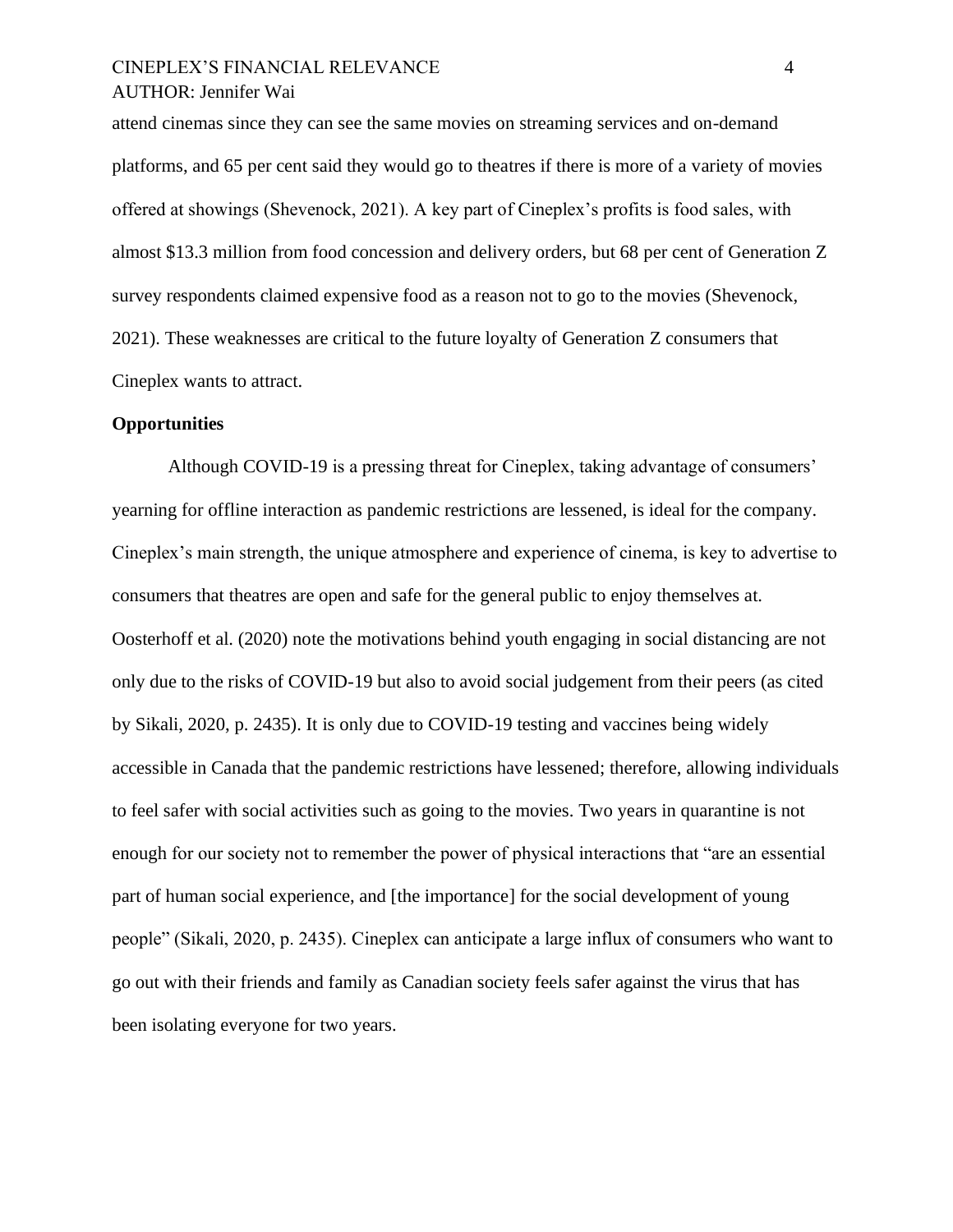# CINEPLEX'S FINANCIAL RELEVANCE 5 AUTHOR: Jennifer Wai

An opportunity that always arises regardless of the pandemic is the power of movie franchises or series such as the heavily invested Marvel universe; *Shang-Chi and the Legend of the Ten Rings* is a Marvel movie that brought in promising profit despite concerns of COVID-19 (Roxborough & Vlessing, 2021). Vary and Donnelly (2021) argue that the order of these Marvel movies matter, missing just one movie can make a considerable impact on the audience's understanding of a movie or several movies' content; why wait a month for online services to upload a movie that is already in theatres for eager Marvel fans? Marvel is not the only series that creates such opportunities; however, it is the most consistent and recent one that is planning on releasing more movies in the near future that Cineplex can profit off of. Disney+ did add *Shang-Chi and the Legend of the Ten Rings* to their streaming service, but the Pepperdine Institute for Entertainment, Media, Sports and Culture (2019) collected data that 90 per cent of box office sales happen at the time these movies are available to stream (as cited by Granados, 2021). Cineplex's current profits may not be on the same level as pre-pandemic days, but it is gradually recovering (Brenowitz, 2021).

#### **Threats**

COVID-19 is the biggest threat to Cineplex because another serious spike in the virus and possibly its variants could cause another wave of mandated closures of the organization's locations and huge losses in profit (Brenowitz, 2021). Not only does the pandemic affect inperson locations, Cineplex's main source of income, but also the production of movies which is the content cinemas need to sustain themselves with (Vary & Donnelly, 2021). Taking advantage of Cineplex's restricted in-person locations, streaming services and on-demand platforms are threats to the theatre company. Citing Shevenock's (2021) survey once again, 70 per cent of Generation Z respondents said they would not go to places such as Cineplex because the same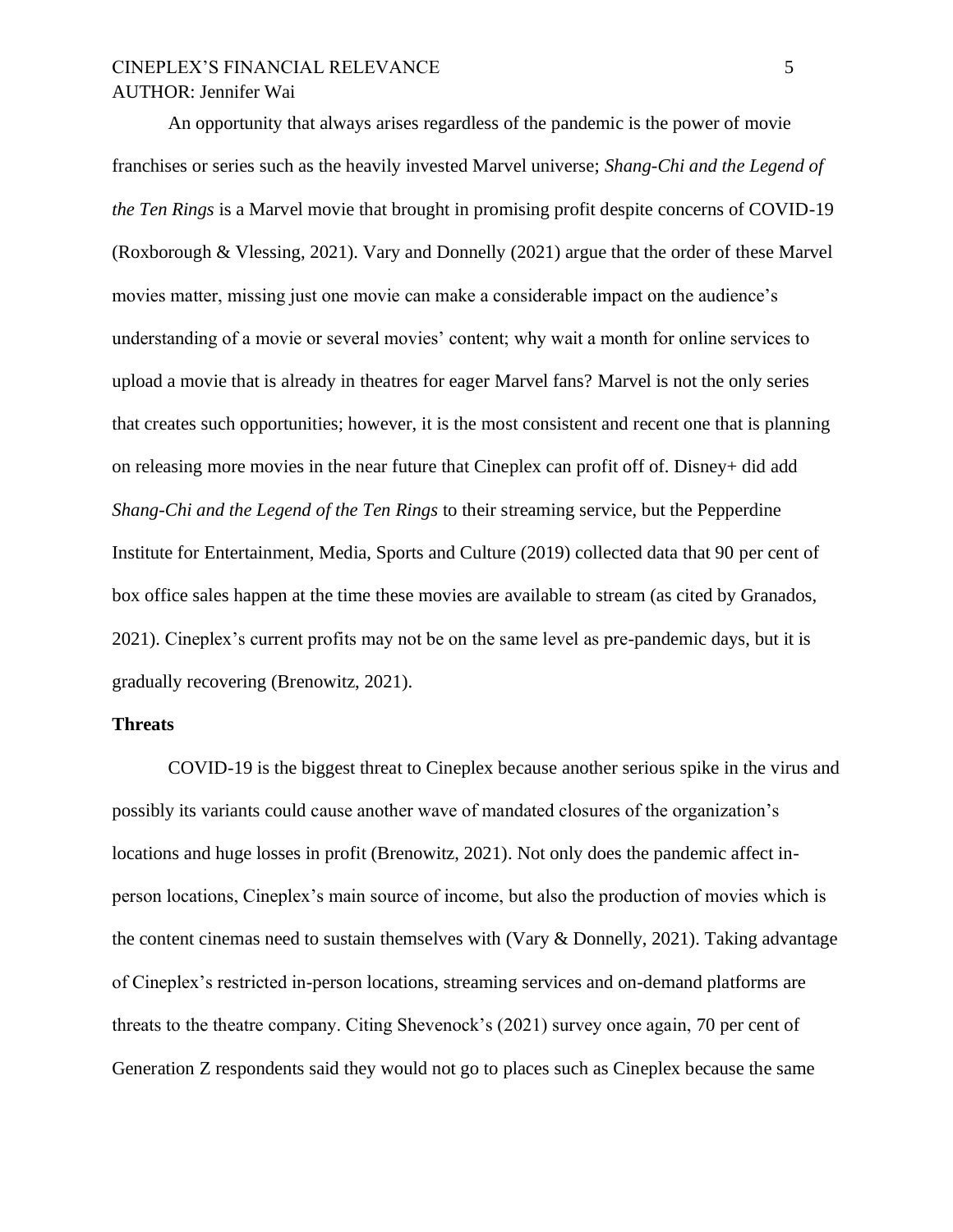# CINEPLEX'S FINANCIAL RELEVANCE 6 AUTHOR: Jennifer Wai

movies will be available soon in streaming and on-demand services. The survey was able to discover four additional reasons why Generation Z may favour streaming and on-demand over Cineplex: the cheaper expenses, they do not want to deal with other movie-goers, lack of interest in movies being shown and the locations were too far or hard to get to.

Finally, competition from other companies such as Landmark and local cinemas can also threaten Cineplex due to them providing essentially the same services. A personal observation I made is that many consumers go to Landmark due to their seating and advanced booking, but do not know that Cineplex has revitalized their services to do so. Furthermore, location is key for local cinemas. Cineplex usually competes with this locality by locating their cinemas inside a popular mall-based on my personal observations, but there may still be a large potential audience that is lost as a result.

#### **Recommendations**

First, the "cinema experience" that Cineplex sustains itself on should be enhanced, from a consumer perspective, there is not a noticeable difference between Cineplex and its competitors such as Landmark. For example, as a consumer, I know that Cineplex has an arcade at their theatres, why not incorporate more diverse games for people to play while waiting for their movie times? Loyalty to Cineplex should be rewarded with discounted or free goods, Shevenock's (2021) survey shows the majority of Generation Z would go to theatres if free or discounted movie tickets or food are offered while some movies should have events with giveaways of promotional items to attract the majority of this generation. If some consumers do not want to go through the hassle of a loyalty program, Cineplex can also attempt free screenings on a historically less busy day as pandemic restrictions are released to bring attention to their locations.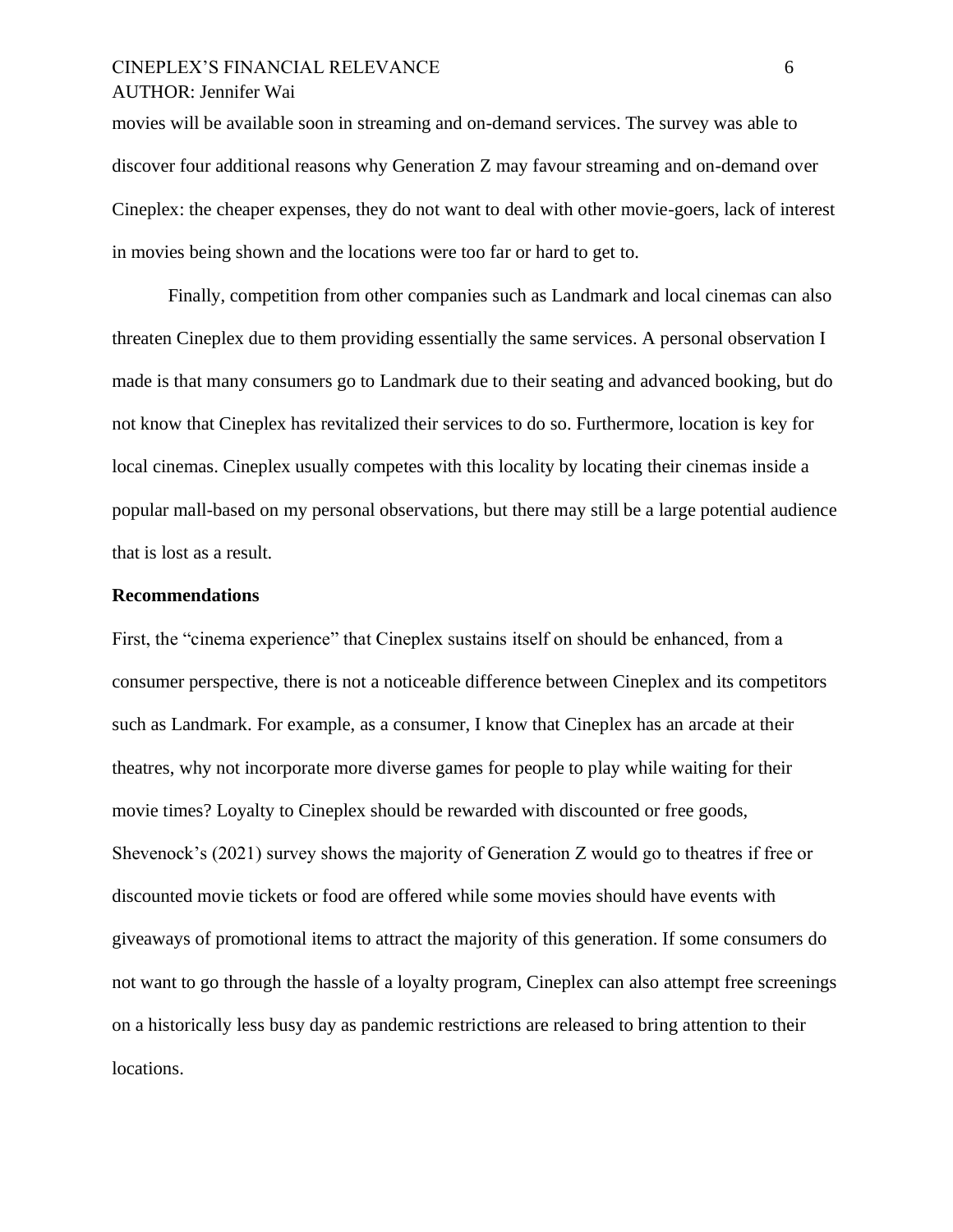# CINEPLEX'S FINANCIAL RELEVANCE 7 AUTHOR: Jennifer Wai

Another recommendation regarding movie tickets is to make discounts on Cineplex tickets more readily available, I personally know where to buy discounted tickets due to my knowledge of Cineplex's collaboration with Alberta Motor Association; however, one has to visit the in-person association to buy these tickets. Shevenock's (2021) survey cites that 78 per cent of respondents would go to movies if there were discounted tickets available, but with most promotions available online, I believe online discounts would be easier to find and more consumer-friendly for the average Generation Z. A further analysis of food prices interfering with the attendance of consumers must be conducted to evaluate if Cineplex needs to lower their prices or keep this deterrent for a portion of Generation Z in favour of maintaining their current profit. Cineplex has failed to create a unique image of the company in consumers' minds, although its current model will still sustain and grow the company to remain competitive in the market, improvements still need to be made.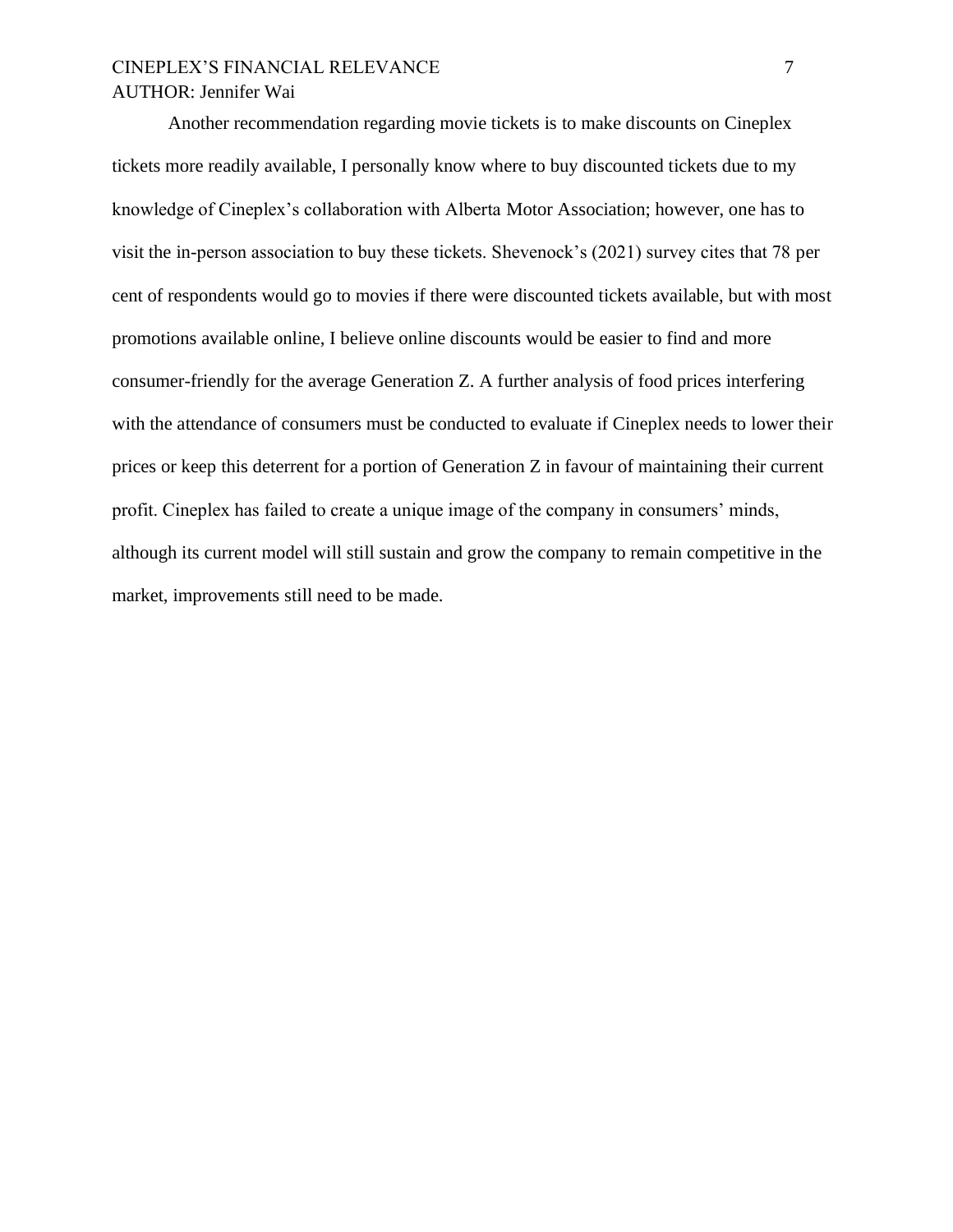#### **References**

Brenowitz, L. (2021, June 16). Cineplex likely to have starring role in post-COVID recovery. *NASDAQ.* 

Friend, D. (2021, August 12). Cineplex faces another quarterly loss as movie theatres

slowly reopened across Canada. *CTV News.* 

Granados, N. (2021, February 22). How will theaters and streaming services coexist after the pandemic? *Forbes.* 

- Roxborough, S., & Vlessing, E. (2021, September 11). Toronto: Are theatrical windows making a comeback? *Hollywood Reporter.*
- Shevenock, S. (2021, July 29). Gen Zers are vital to movie theater's recovery. Here's how theaters can win them over. *Morning Consult.*

<https://morningconsult.com/2021/07/29/gen-z-movie-theaters-incentives/>

- Sikali, K. (2020). The dangers of social distancing: How COVID‐19 can reshape our social experience. *Journal of Community Psychology*, *48*(8), 2435–2438. https://doi.org/10.1002/jcop.22430
- Vary, A. B., & Donnelly, M. (2020, March 17). Could coronavirus woes take a hammer to the Marvel cinematic universe? *Variety.* [https://variety.com/2020/film/news/marvel-movies](https://variety.com/2020/film/news/marvel-movies-mcu-coronavirus-1203536981/)[mcu-coronavirus-1203536981/](https://variety.com/2020/film/news/marvel-movies-mcu-coronavirus-1203536981/)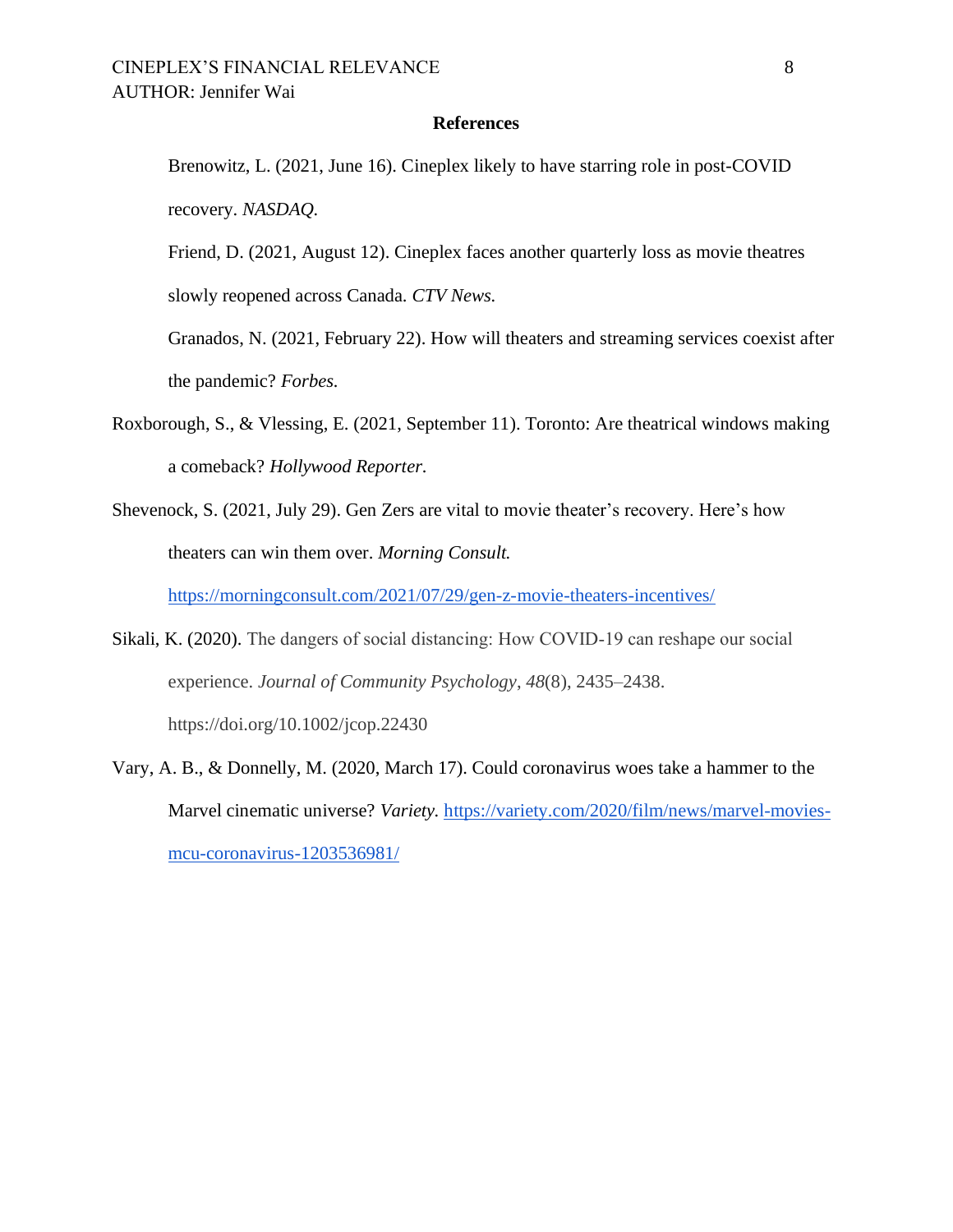# CINEPLEX'S FINANCIAL RELEVANCE 9 AUTHOR: Jennifer Wai

| <b>Date</b>      | Open  | <b>High</b> | Low   | <b>Close</b> | <b>Adj Close</b> | <b>Volume</b> |
|------------------|-------|-------------|-------|--------------|------------------|---------------|
| Nov. 23,<br>2021 | 13.27 | 13.38       | 13.11 | 13.16        | 13.16            | 210,044       |
| Nov. 22,<br>2021 | 13.25 | 13.51       | 13.06 | 13.28        | 13.28            | 375,800       |
| Nov. 19,<br>2021 | 13.28 | 13.32       | 13.07 | 13.09        | 13.09            | 416,200       |
| Nov. 18,<br>2021 | 13.83 | 13.85       | 13.10 | 13.35        | 13.35            | 998,000       |
| Nov. 17,<br>2021 | 14.13 | 14.30       | 13.77 | 13.84        | 13.84            | 589,800       |
| Nov. 16,<br>2021 | 14.29 | 14.30       | 13.87 | 14.21        | 14.21            | 430,300       |
| Nov. 15,<br>2021 | 14.90 | 14.90       | 14.22 | 14.28        | 14.28            | 602,400       |
| Oct. 26,<br>2021 | 13.70 | 13.91       | 13.60 | 13.77        | 13.77            | 213,713       |
| Oct. 25,<br>2021 | 13.45 | 13.72       | 13.30 | 13.70        | 13.70            | 362,000       |
| Oct. 22,<br>2021 | 13.70 | 13.72       | 13.35 | 13.45        | 13.45            | 457,200       |
| Oct. 21,<br>2021 | 14.04 | 14.04       | 13.55 | 13.78        | 13.78            | 588,000       |
| Oct. 20,<br>2021 | 14.23 | 14.48       | 13.95 | 13.99        | 13.99            | 552,400       |
| Oct. 19,<br>2021 | 14.38 | 14.44       | 14.08 | 14.36        | 14.36            | 693,500       |
| Oct. 18,<br>2021 | 14.26 | 14.46       | 14.24 | 14.35        | 14.35            | 296,100       |

# **Appendix One: Historical Data of Cineplex Stock**

SOURCE: Yahoo Finance. (2021). *Historical data of Cineplex stock* [Data set]. <https://ca.finance.yahoo.com/quote/CGX.TO/history?p=CGX.TO>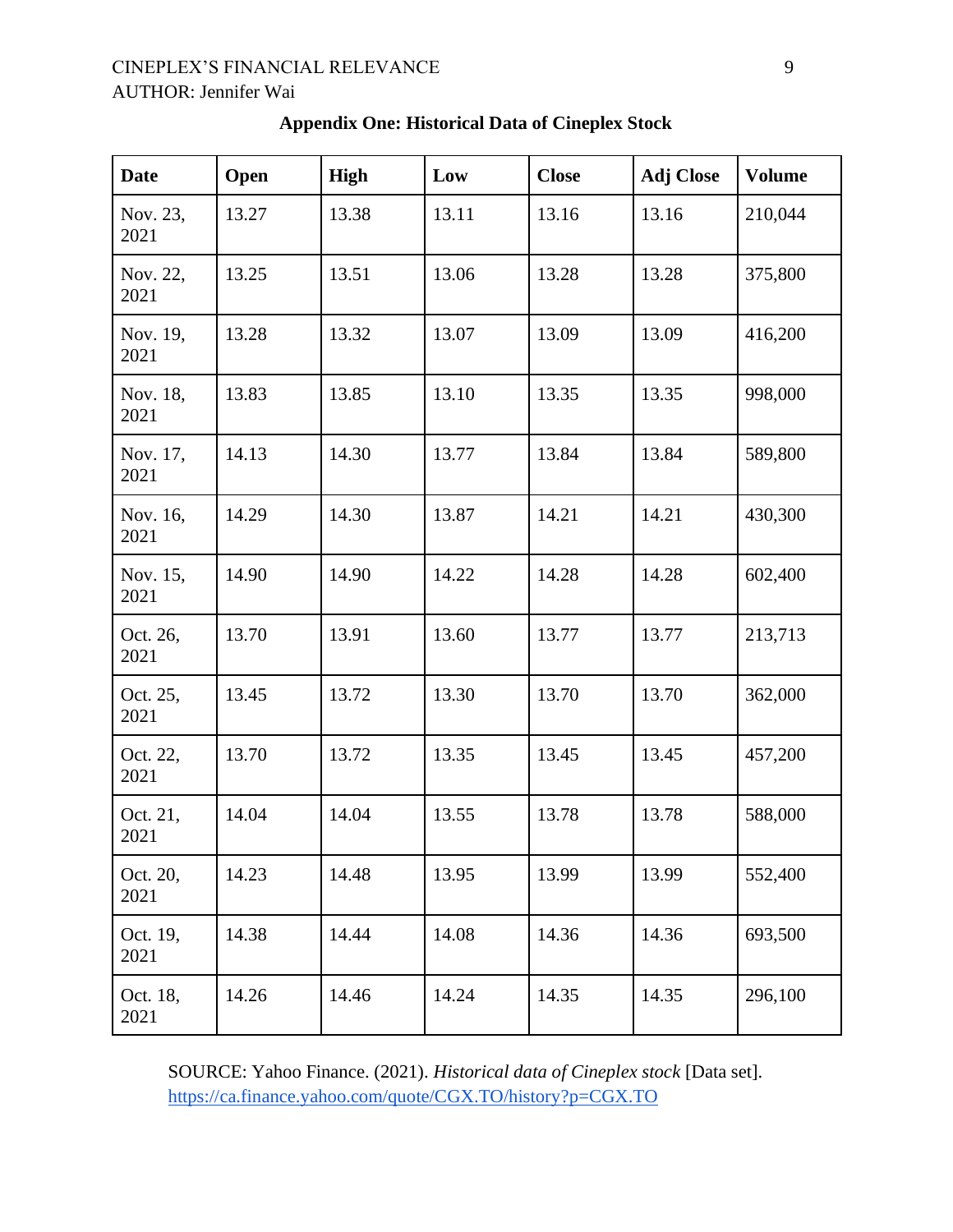# **Appendix Two: News Release Example**

# **Cineplex Celebrates its 25th VIP Cinemas Location with the Opening of**  *Cineplex VIP Cinemas University District* **in Calgary on November 17**

Adult-Only Experience Includes Five Luxury Auditoriums with State-of-the-Art Laser Projection, Newly Designed VIP Recliners, and a Fully Licensed Lounge Providing an Escape from the Everyday

Tickets Now on Sale on Cineplex.com and the Cineplex App

TORONTO, ON, November 15, 2021 (TSX: CGX) – Opening November 17, movie-lovers in Calgary can soon enjoy a luxurious evening out, with the province's first standalone VIP Cinemas – Cineplex VIP Cinemas University District presented by Scotiabank. The highly anticipated VIP Cinemas, located in the University District urban community, offers five auditoriums and a licensed lounge, built for a memorable, movie-going escape for adults aged 18 years and over.

Our business and the industry are recovering thanks to the millions of Canadians who have clearly missed the sense of escape and wonder that only the theatrical experience can provide," said Ellis Jacob, President and CEO, Cineplex. "We are thrilled to welcome Calgarians to our newest VIP Cinemas location and 25th VIP Cinemas across Canada, Cineplex VIP Cinemas University District, as we are able to create jobs and invest in the local economy, all while introducing the community to new and refined entertainment."

Exclusive to Cineplex, VIP Cinemas is a refined adults-only entertainment choice for movie lovers across Canada. All auditoriums in this new 22,500 square foot theatre offer state-of-the-art laser projectors, delivering the highest image colour spectrum, brightness and contrast. Not to mention, Calgarians will be the first to enjoy Cineplex's newly designed recliners that offer a heated seat, power head rest and quilted back for the ultimate VIP experience. Turning the front row into the best seat in the house, guests can also escape to the big screen in one of the new VIP chaise lounges for the most luxurious experience yet. The theatre also features a licensed lounge, where guests can relax before and after their movie.

Guests can also indulge in traditional concessions, including Cineplex's famous popcorn, or choose from an expanded food and beverage menu that features fresh salads and bowls, savoury burgers and poutine, delicious desserts and a wide selection of handcrafted cocktails, wines and premium craft beers – all delivered right to their luxury recliners. For even greater convenience, guests can order from the VIP menu on their phone using the Cineplex app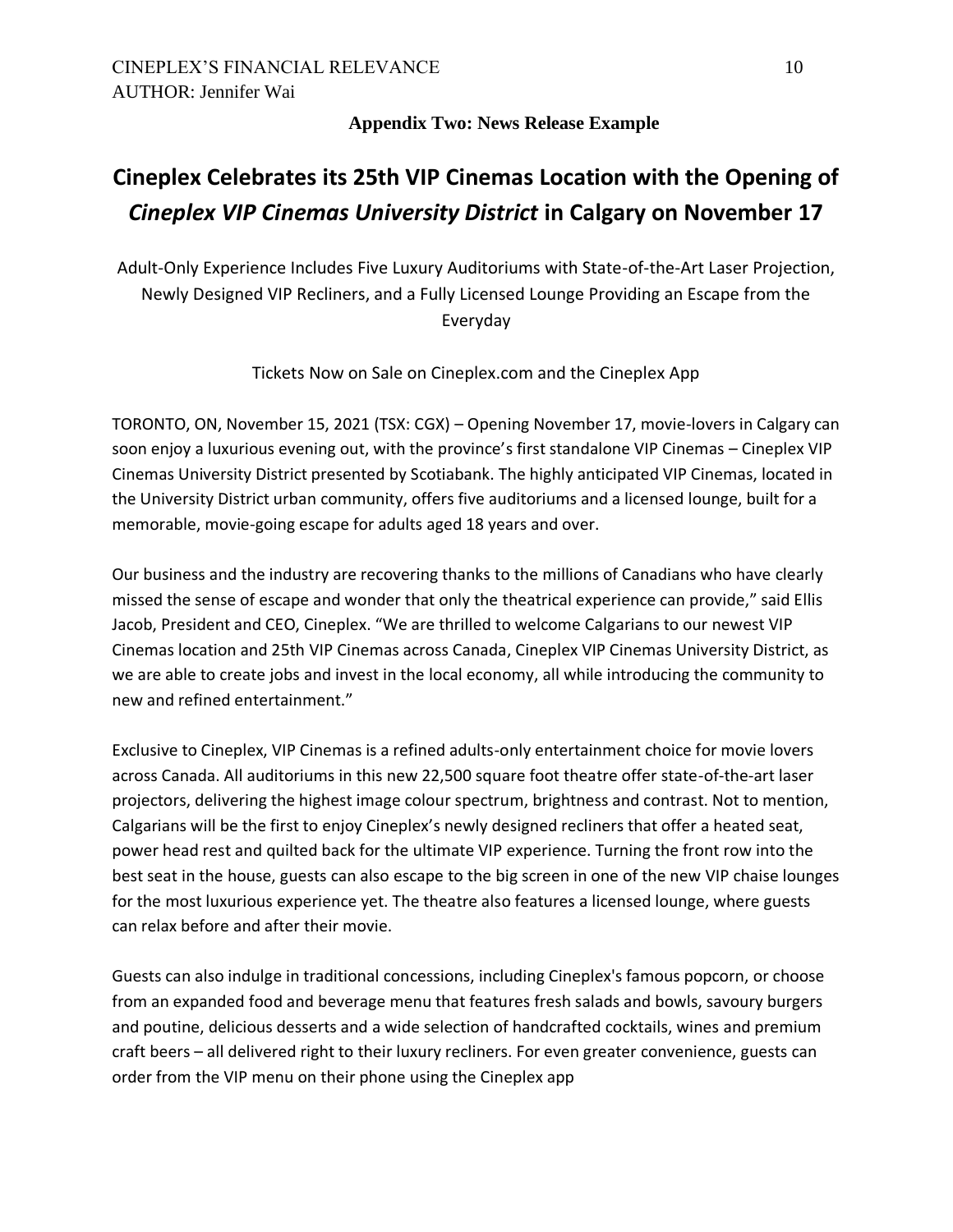# CINEPLEX'S FINANCIAL RELEVANCE 11 AUTHOR: Jennifer Wai

As part of opening, Cineplex will be showing the highly anticipated new releases The Eternals and Dune, now playing. Ghostbusters: Afterlife and King Richard open November 19, and House of Gucci opens November 24. Tickets and showtimes are available at the theatre, the Cineplex app and at Cineplex.com.

Movie-goers will be able to focus on the magic of the big screen with VenueSafeTM, a set of protocols and procedures that Cineplex follows each and every day to keep employees and guests safe, in accordance with provincial guidelines. Committed to our guests' safe escape, some of these protocols include proof of vaccination, reserved seating, enhanced cleaning, and safety signage throughout the facility.

With this opening, Cineplex operates VIP Cinemas in 25 locations across Canada, including three others in Alberta: Cineplex Cinemas North Edmonton and VIP, Cineplex Cinemas Seton and VIP, and Cineplex Odeon Windermere Cinemas and VIP. Cineplex VIP Cinemas University District is only the third standalone VIP Cinemas in Canada, with the other two being Cineplex VIP Cinemas Don Mills in Ontario and Cineplex VIP Cinemas Brentwood in British Columbia.

Cineplex operates over 170 theatres and location-based entertainment venues across Canada, including 20 theatres and three locations of The Rec Room in Alberta. For further information and to learn more about all the health and safety measures being put in place, as well as all the features Cineplex VIP Cinemas University District has to offer, head to Cineplex.com.

-30-

### **About Cineplex**

Cineplex (TSX:CGX) is a top-tier Canadian brand that operates in the Film Entertainment and Content, Amusement and Leisure, and Media sectors. Cineplex offers a unique escape from the everyday to millions of guests through its circuit of over 170 movie theatres and location-based entertainment venues. In addition to being Canada's largest and most innovative film exhibitor, the company operates Canada's favourite destination for 'Eats & Entertainment' (The Rec Room) and complexes specially designed for teens and families (Playdium). It also operates successful businesses in digital commerce (CineplexStore.com), alternative programming (Cineplex Events), cinema media (Cineplex Media), digital place-based media (Cineplex Digital Media) and amusement solutions (Player One Amusement Group). Providing even more value for its guests, Cineplex is a joint venture partner in SCENE, Canada's largest entertainment loyalty program. Proudly recognized as having one of the country's Most Admired Corporate Cultures, Cineplex employs over 10,000 people in its offices and venues across Canada and the United States. To learn more, visit Cineplex.com

#### **Media Relations contact:**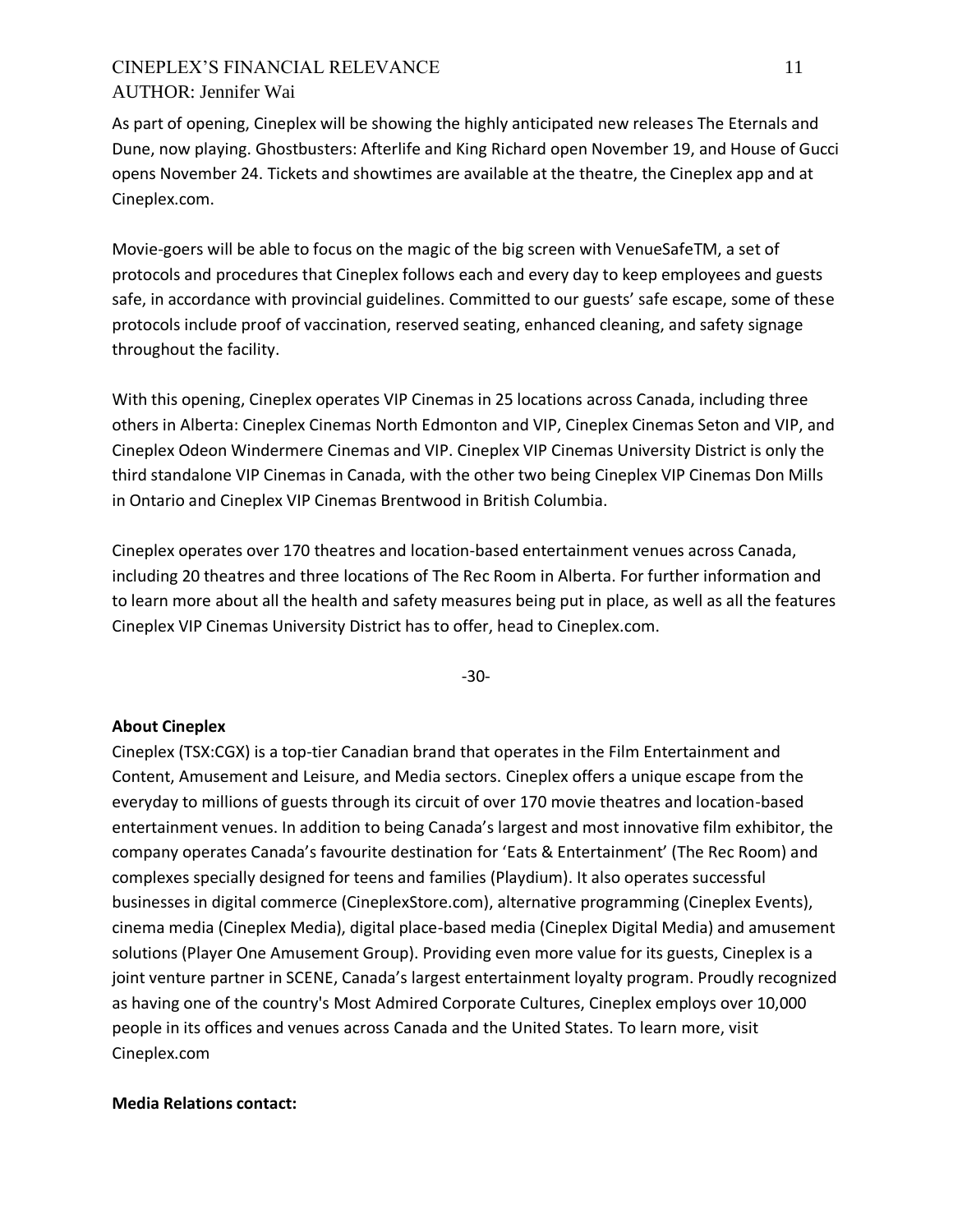CINEPLEX'S FINANCIAL RELEVANCE 12 AUTHOR: Jennifer Wai Melissa Pressacco Director, Communications, Cineplex [Melissa.Pressacco@cineplex.com](mailto:Melissa.Pressacco@cineplex.com)

Laila Jennifer Rashwan Senior Director, Publicity & Promotions, Touchwood PR [LailaJennifer@touchwoodpr.com](mailto:LailaJennifer@touchwoodpr.com)

NOTE: I did not alter the CP style errors in the news release to keep the source in its original form.

#### **Rationale**

I chose these two sources for my Appendices because the first data set attaches a debatable number to Cineplex's evaluation and financial relevance in the stock market, while the news release indicates how Cineplex is attempting to implement the recommendations I have for the company. Although readily available discounted movie tickets are not included, the emphasis on making the Cineplex experience unique with VIP Cinemas helps the company's competitive advantage. The addition of immersive and comfortable technology while creating it exclusively for adults who tend to appreciate and are willing to pay more for a luxurious experience at this cinema, improves customer loyalty and satisfaction.

Furthermore, through the addition of another theatre, one can assume Cineplex's optimistic attitude towards coming out of the pandemic. Addressing the sanitary concerns regarding the fact that consumers will have to be in an enclosed space with strangers if they do not rent out the entire theatre, we can see how Cineplex operates and manages this threat. Despite the stock prices being lower than the previous week, I believe that it shows how critical opportunities created through franchises such as Marvel releasing movies are. Based on my personal observations, the stock price was higher the previous week due to Cineplex enjoying the success of *Shang-chi and the Ten Rings* while *The Eternals* that was released afterwards did not succeed as greatly as the previous movie. It is a critical time for Cineplex to grasp its potential